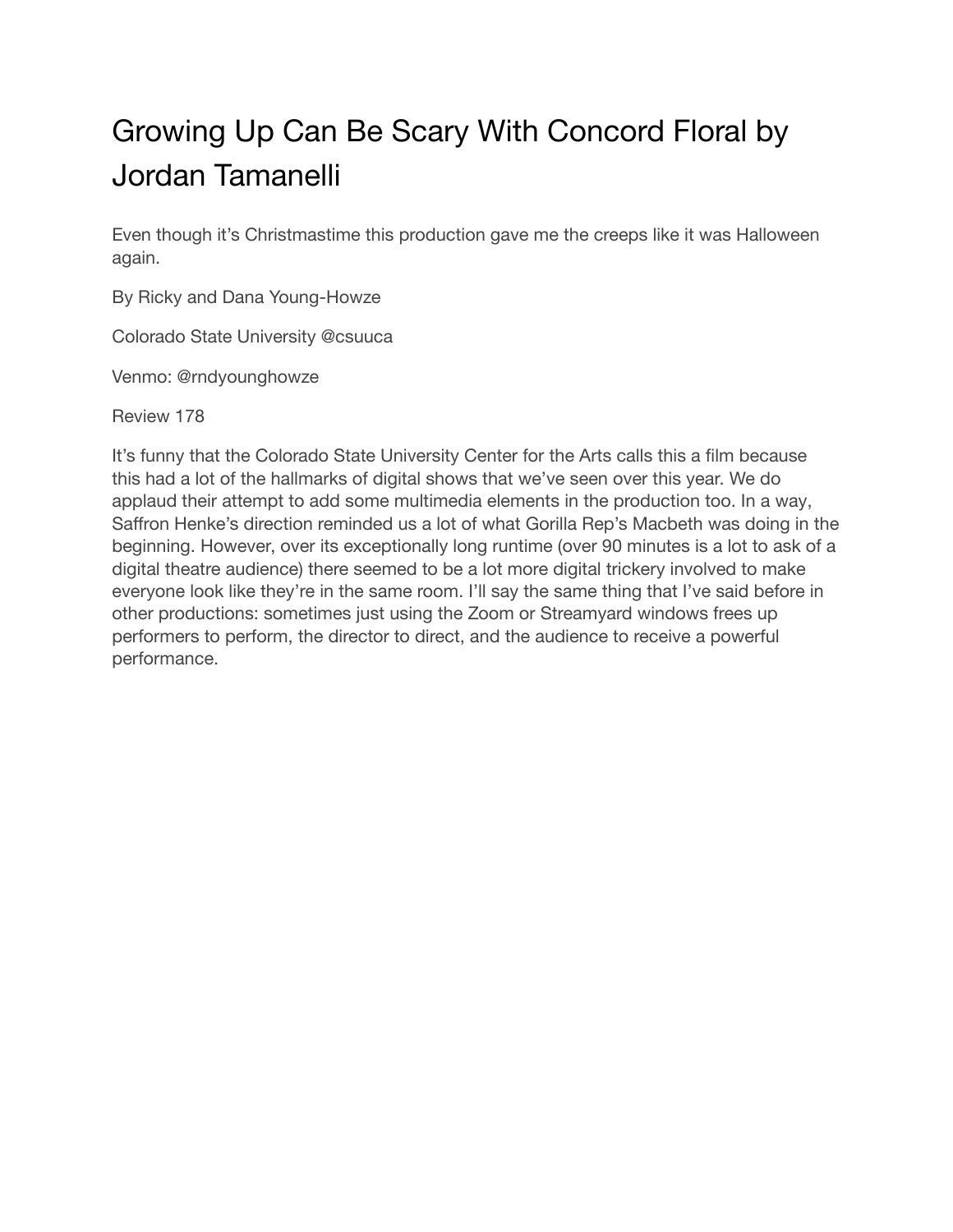

Concord Floral's parallel narrative style is one that I've always attached to. Okay, I'm using my five-dollar words (bad Ricky!). What I mean is that all of the characters are storytellers and they narrate what they're doing as they do it. It's always great to use it to convey a heightened spooky mood as this horror story does. Jordan Tamanelli makes this style work and I could dig into the story. It can be done wrong with too much exposition but this one picked the right balance.

This group of actors made my night! They bit into each of their roles and refused to let go. Imagine that you're already having to adjust to a new school year and a new format for the department AND then you have to reinvent the wheel and do a show. I made it through a theatre program during the H1N1 pandemic and I remember now that it barely disrupted our lives except that a few actors got sick during our show but the show still went on. This is far scarier and it has disrupted everything for these actors and they still they seemed to have thrown themselves into the new style with gusto and made it their own.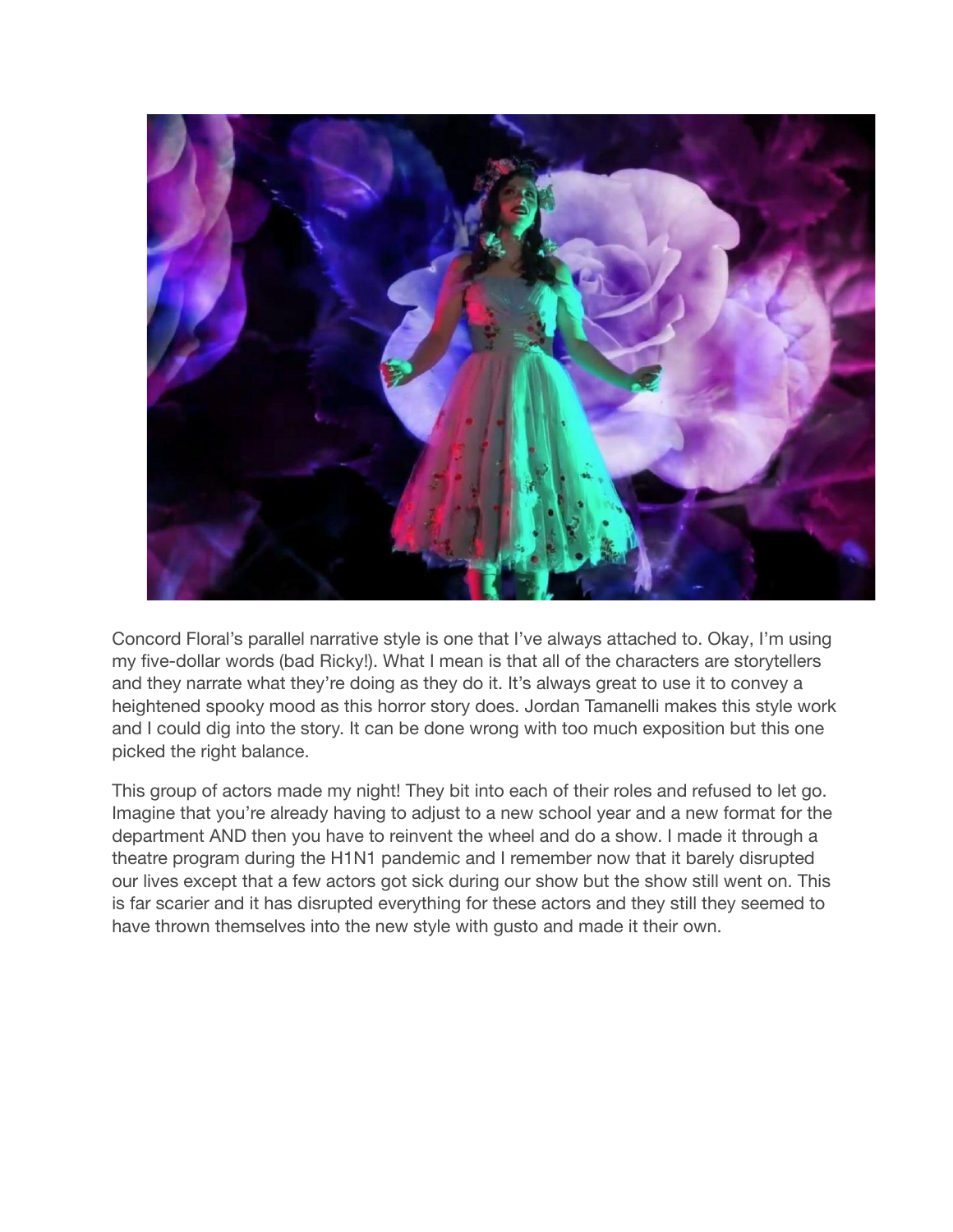

Speaking of reinventing the wheel, I can't imagine the pressure on schools right now to innovate and try to give their students just as much enrichment and opportunities as they would have had with in-person lessons. The head of the Colorado University theatre department alluded to this fact when she said that they had to become a film department overnight. However, with all the growth that digital theatre has seen in its infancy, a lot of the best advancements have been in conventions of acting and directing which this program excelled at.

I'd argue that simplicity, not multimedia green screen tricks and techno voodoo make a great show. Too much flash can drown out the text of the play and leave the audience guessing. This is not the first time that I have said that I just wished for Zoom windows, probably won't be the last. I would rather sacrifice some production value to feel a connection with the performers and let them "break the fifth wall" as we say than to feel like I was watching a blockbuster movie. All it takes is this already amazing production team to trust their awesome students and the text of the play to create a wonderful piece of digital theatre.